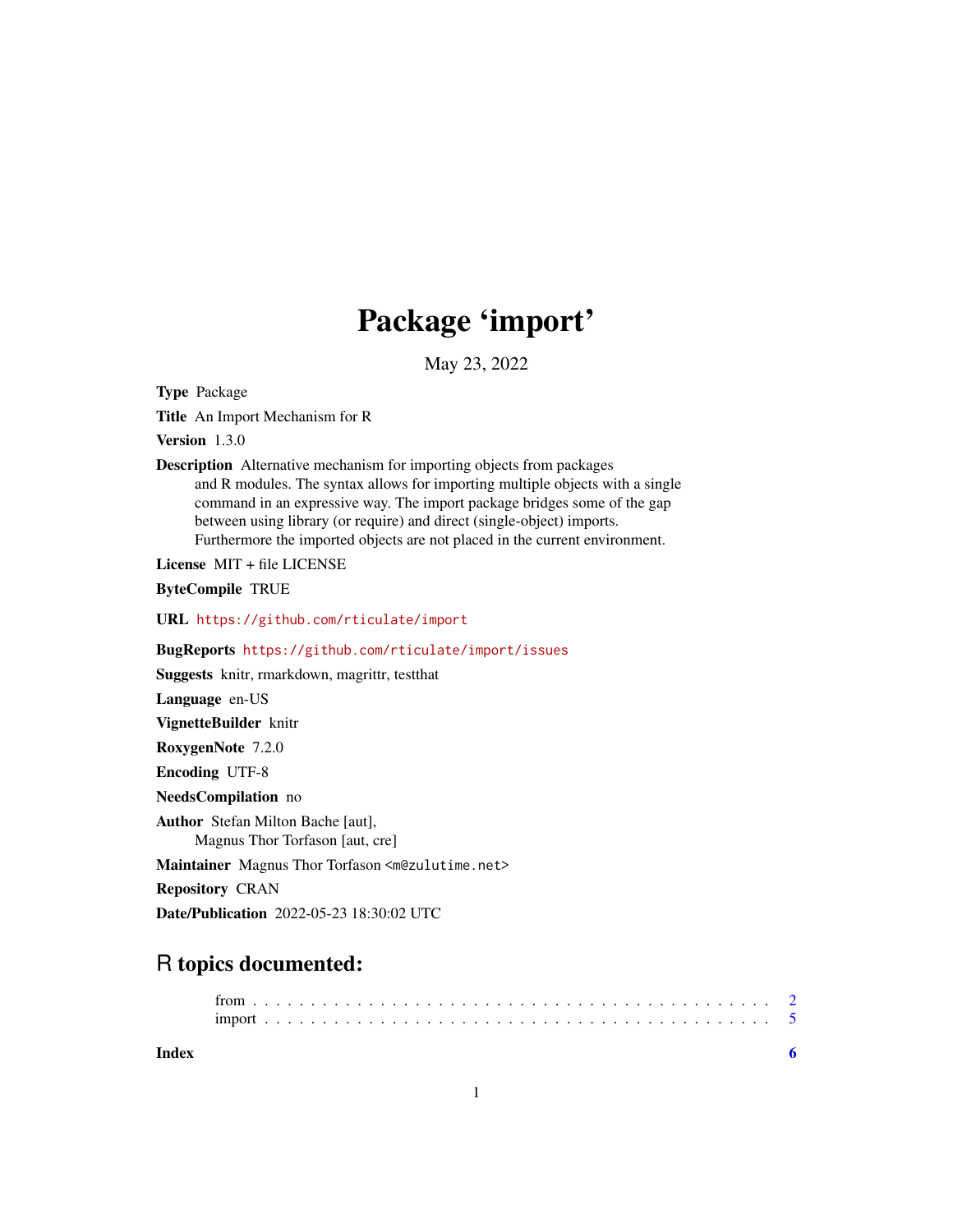#### <span id="page-1-2"></span><span id="page-1-1"></span><span id="page-1-0"></span>**Description**

The import::from and import::into functions provide an alternative way to import objects (e.g. functions) from packages. It is sometimes preferred over using library (or require) which will import all objects exported by the package. The benefit over obj <-pkg::obj is that the imported objects will (by default) be placed in a separate entry in the search path (which can be specified), rather in the global/current environment. Also, it is a more succinct way of importing several objects. Note that the two functions are symmetric, and usage is a matter of preference and whether specifying the .into argument is desired. The function import::here imports into the current environment.

#### Usage

```
from(
  .from,
  ...,
  .into = "imports",
  library = libPaths()[1L],.directory = "."..all = (length(.except) > 0),
  execet = character(),.chdir = TRUE,
  .character_only = FALSE,
  .S3 = FALSE
)
here(
  .from,
  ...,
  .library = .libPaths()[1L],
  directory = ".".all = (length(.except) > 0),
  execet = character(),.chdir = TRUE,
  .character_only = FALSE,
  .S3 = FALSE)
into(
  .into,
  ...,
  .from,
  .library = .libPaths()[1L],
  directory = "."
```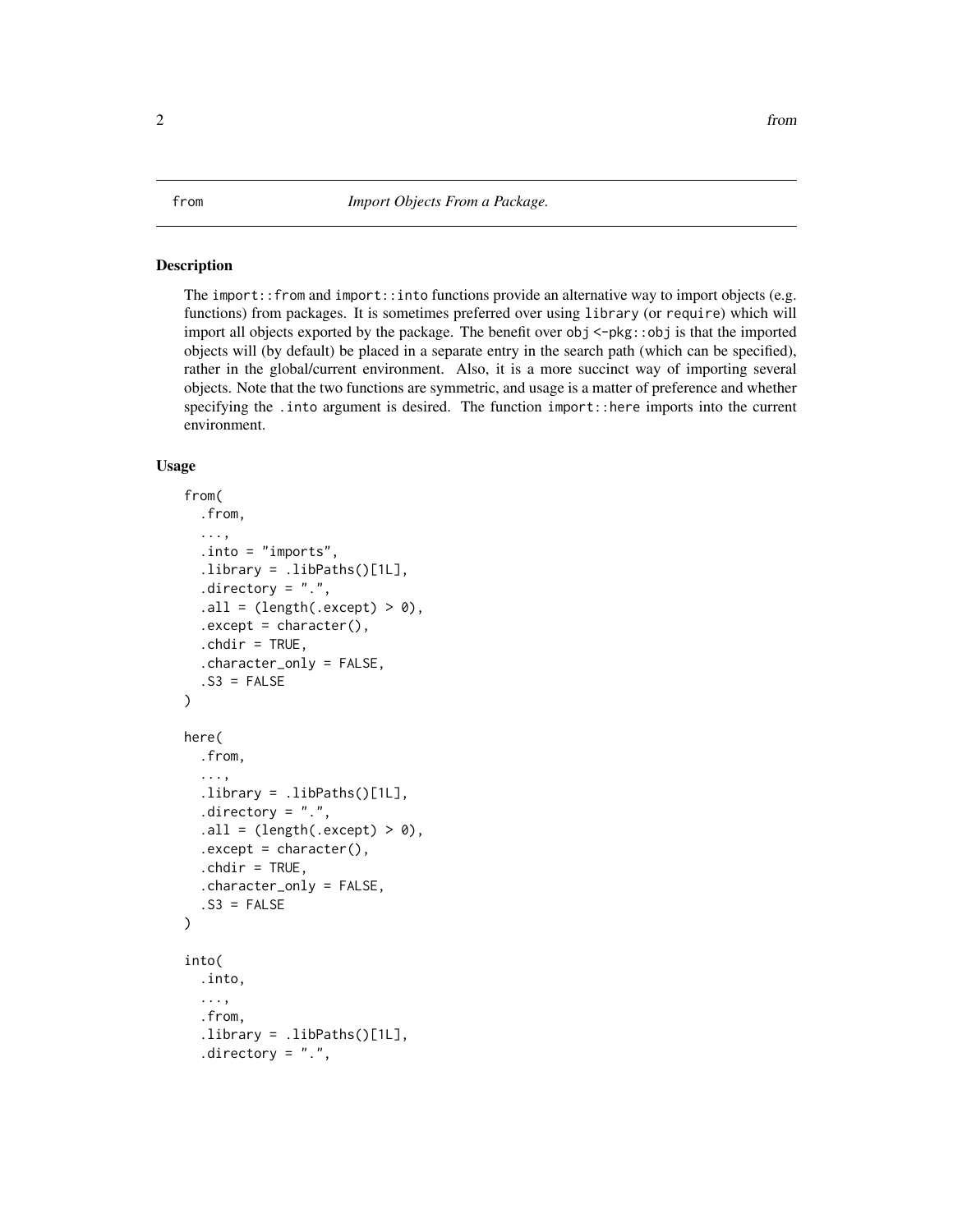from 3

```
.all = (length(.except) > 0),
.execute.except = character(),
.chdir = TRUE,
.character_only = FALSE,
. S3 = FALSE
```
#### Arguments

 $\mathcal{L}$ 

| .from           | The package from which to import.                                                                                                                                                                                                                                                                                                                                                                                                                                                                                                                     |  |
|-----------------|-------------------------------------------------------------------------------------------------------------------------------------------------------------------------------------------------------------------------------------------------------------------------------------------------------------------------------------------------------------------------------------------------------------------------------------------------------------------------------------------------------------------------------------------------------|--|
| .               | Names or name-value pairs specifying objects to import. If arguments are named,<br>then the imported object will have this new name.                                                                                                                                                                                                                                                                                                                                                                                                                  |  |
| .into           | The name of the search path entry, either as a character string or as a symbol<br>containing a string. Enclosing the value in curly brackets causes the parameter<br>to be treated as an actual environment value, rather than the name of an envi-<br>ronment. Using .into={environment()} causes imports to be made into the<br>current environment; . into="" is an equivalent shorthand value.                                                                                                                                                    |  |
| .library        | character specifying the library to use when importing from packages. Defaults<br>to the latest specified library.                                                                                                                                                                                                                                                                                                                                                                                                                                    |  |
| .directory      | character specifying the directory to use when importing from modules. De-<br>faults to the current working directory. If .from is a module specified using an<br>absolute path (i.e. starting with /), this parameter is ignored.                                                                                                                                                                                                                                                                                                                    |  |
| .all            | logical specifying whether all available objects in a package or module should be<br>imported. It defaults to FALSE unless .exclude is being used to omit particular<br>functions.                                                                                                                                                                                                                                                                                                                                                                    |  |
| .except         | character vector specifying any objects that should not be imported. Any values<br>specified here override both values provided in and objects included because<br>of the .all parameter                                                                                                                                                                                                                                                                                                                                                              |  |
| .chdir          | logical specifying whether to change directories before sourcing a module (this<br>parameter is ignored for libraries)                                                                                                                                                                                                                                                                                                                                                                                                                                |  |
| .character_only |                                                                                                                                                                                                                                                                                                                                                                                                                                                                                                                                                       |  |
|                 | A logical indicating whether . from and  can be assumed to be character<br>strings. (Note that this parameter does not apply to how the . into parameter is<br>handled).                                                                                                                                                                                                                                                                                                                                                                              |  |
| .S3             | [Experimental] A logical indicating whether an automatic detection and regis-<br>tration of S3 methods should be performed. The S3 methods are assumed to be<br>in the standard form generic.class. Methods can also be registered manually<br>instead using be registered manually instead using the .S3method(generic,<br>class, method) call. This is an experimental feature. We think it should work<br>well and you are encouraged to use it and report back - but the syntax and<br>semantics may change in the future to improve the feature. |  |

#### Details

The function arguments can be quoted or unquoted as with e.g. library. In any case, the character representation is used when unquoted arguments are provided (and not the value of objects with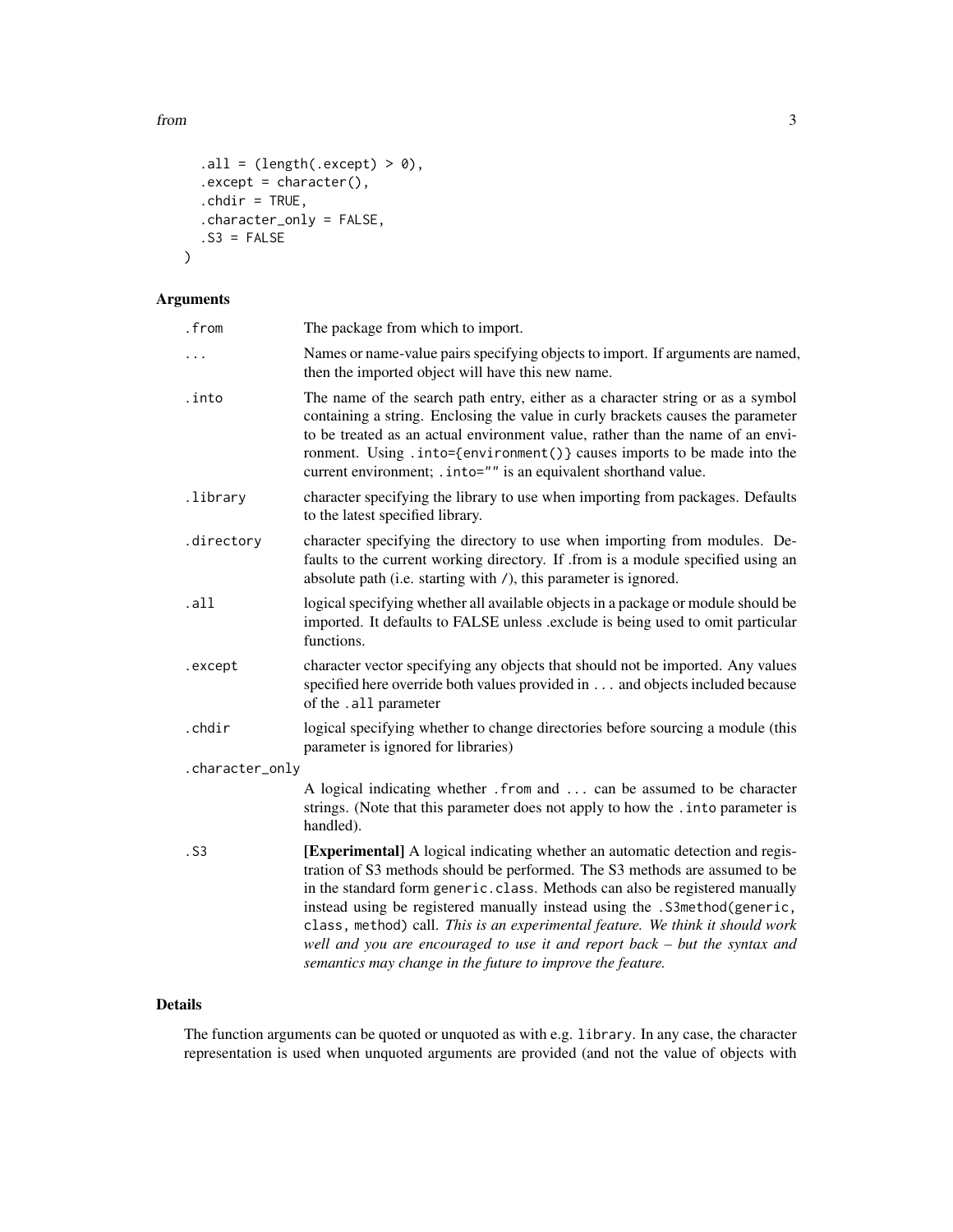matching names). The period in the argument names . into and . from are there to avoid name clash with package objects. However, while importing of hidden objects (those with names prefixed by a period) is supported, care should be taken not to conflict with the argument names. The doublecolon syntax import::from allows for imports of exported objects (and lazy data) only. To import objects that are not exported, use triple-colon syntax, e.g. import::: from. The two ways of calling the import functions analogue the :: and ::: operators themselves.

Note that the import functions usually have the (intended) side-effect of altering the search path, as they (by default) import objects into the "imports" search path entry rather than the global environment.

The import package is not meant to be loaded with library (and will output a message about this if attached), but rather it is named to make the function calls expressive without the need to loading before use, i.e. it is designed to be used explicitly with the :: syntax, e.g. import::from(pkg,  $x$ , y).

#### Value

a reference to the environment containing the imported objects.

#### Packages vs. modules

import can either be used to import objects either from R packages or from R source files. If the .from parameter ends with '.R' or '.r', import will look for a source file to import from. A source file in this context is referred to as a module in the documentation.

#### Package Versions

With import you can specify package version requirements. To do this add a requirement in parentheses to the package name (which then needs to be quoted), e.g import::from("parallel ( $>=$ 3.2.0)", ...). You can use the operators  $\lt, \gt, \lt =, \gt =, \gt =, \gt =, \gt$ . Whitespace in the specification is irrelevant.

#### See Also

Helpful links:

- <https://import.rticulate.org>
- <https://github.com/rticulate/import>
- <https://github.com/rticulate/import/issues>

#### Examples

```
import::from(parallel, makeCluster, parLapply)
import::into("imports:parallel", makeCluster, parLapply, .from = parallel)
```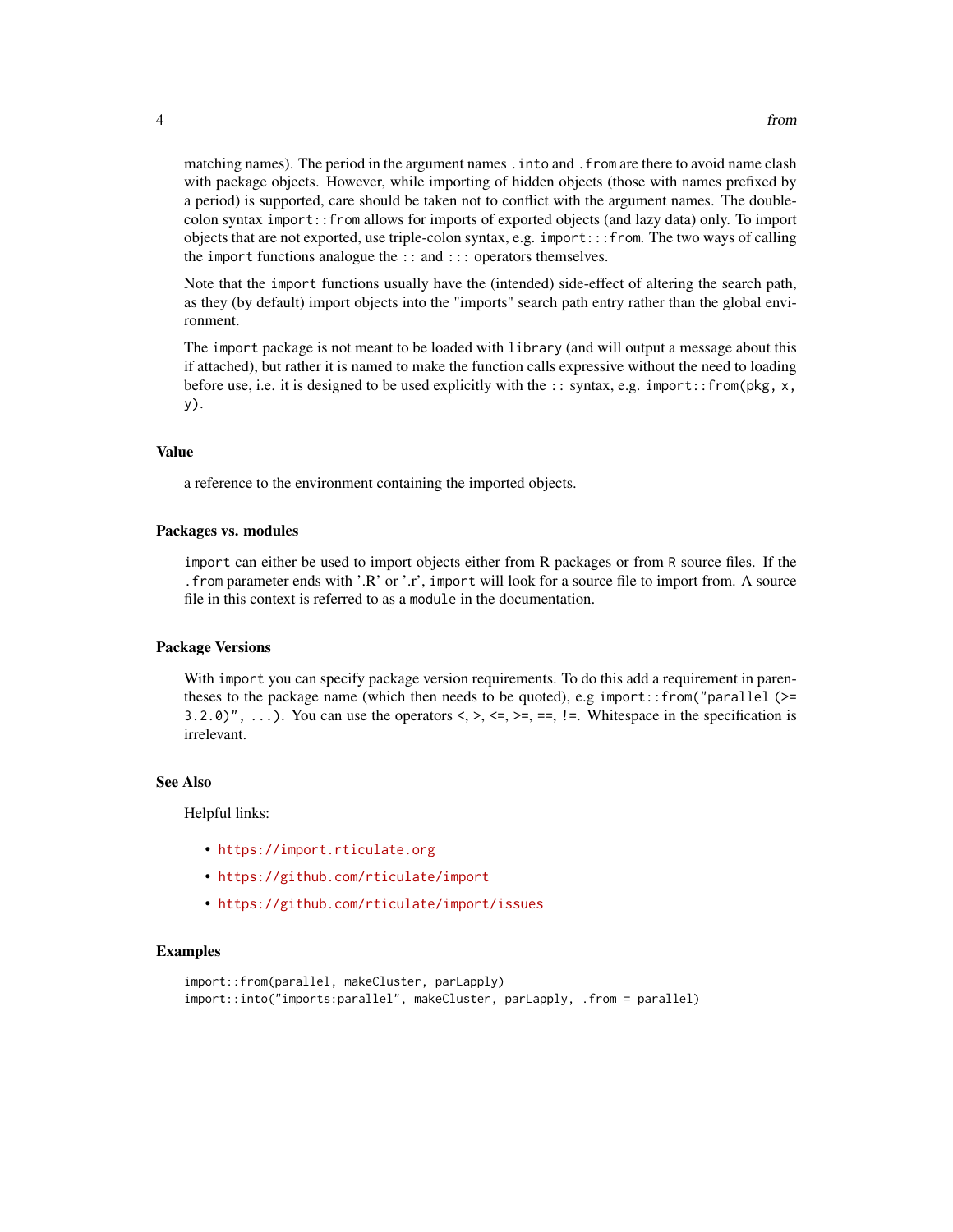<span id="page-4-0"></span>

#### Description

This is an alternative mechanism for importing objects from packages. The syntax allows for importing multiple objects from a package with a single command in an expressive way. The import package bridges some of the gap between using library (or require) and direct (single-object) imports. Furthermore the imported objects are not placed in the current environment (although possible), but in a named entry in the search path.

#### Details

This package is not intended for use with library. It is named to make calls like import::from(pkg, fun1, fun2) expressive. Using the import functions complements the standard use of library(pkg)(when most objects are needed, and context is clear) and obj <- pkg::obj (when only a single object is needed).

#### Author(s)

Stefan Milton Bache

#### See Also

For usage instructions and examples, see [from](#page-1-1), [into](#page-1-2), or [here](#page-1-2). Helpful links:

- <https://import.rticulate.org>
- <https://github.com/rticulate/import>
- <https://github.com/rticulate/import/issues>